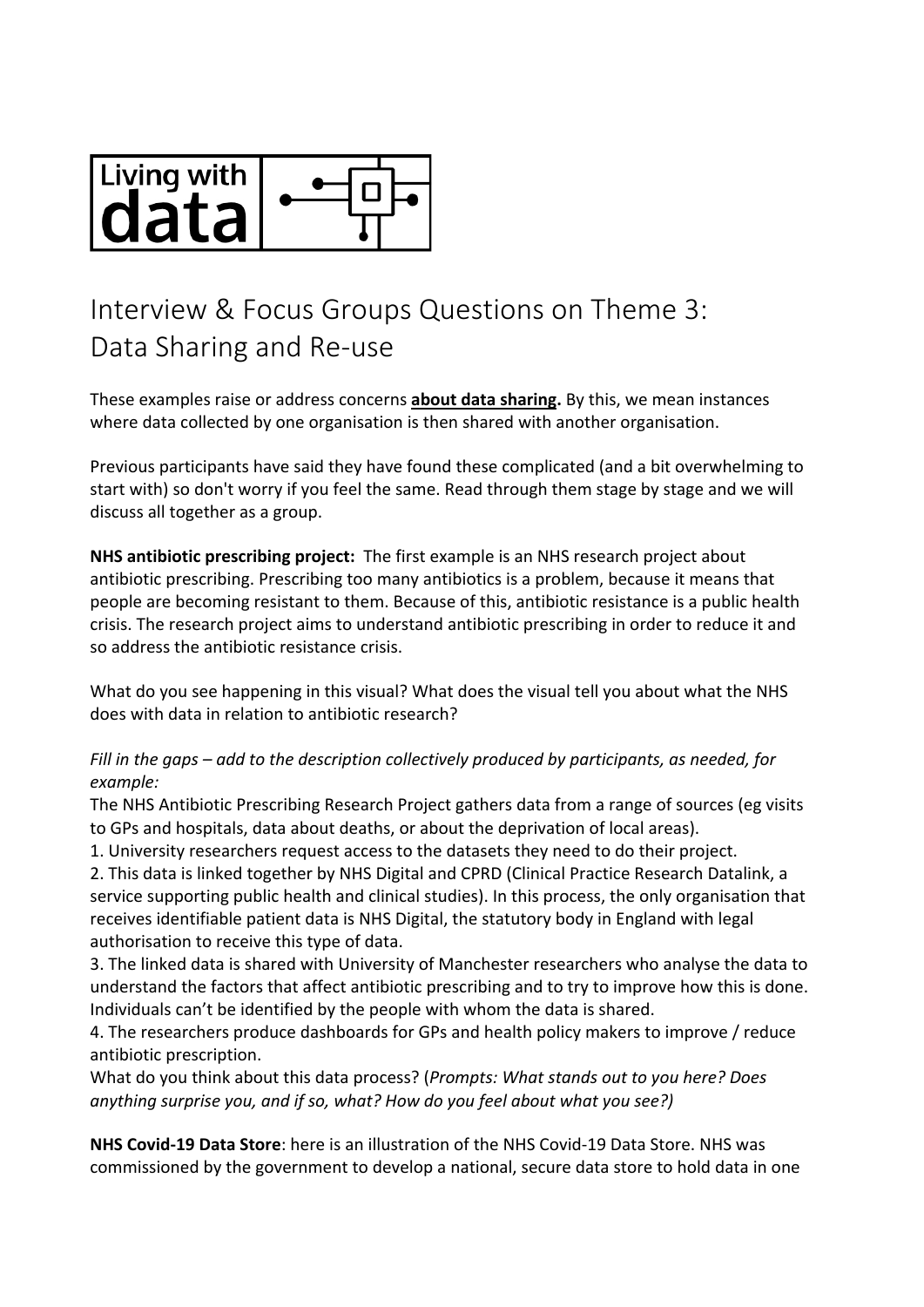place to help the organisations responsible for coordinating the Covid-19 response (e.g. the government and NHS) to stay up to date and make decisions. This Data Store is not the same as the NHS Covid-19 contact tracing app.

What do you see happening in this visual? What does the visual tell you about what the NHS does with patient's data?

## *Fill in the gaps*

1. Microsoft, Amazon Web Services, Palantir and Faculty helped to build the NHS COVID-19 data store.

2. NHS England collect patient data related to Covid-19, from GPs and hospitals, call data from 999 and the 111 coronavirus helpline, and test and trace data from Public Health England. This is then checked by NHS England and uploaded to the secure NHS data store. This data is 'deidentified': personal information has been removed, but someone with the right knowledge and resources might be able to identify the individual.

What do you think about this data process? (*Prompts: What stands out to you here? Does anything surprise you, and if so, what? How do you feel about what you see?)*

**BBC Own It app:** here is an illustration of a BBC experiment with 'personal data stores', where a person's data is stored in a secure place that belongs to and is controlled by them. It is called Own It, and is currently available for use. Own It is a free app designed by the BBC to support, help and advise children when they use their phones to chat and explore the online world. Own It communicates directly with the child, without the involvement of their carer/s. Own It consists of a custom keyboard and companion application. The keyboard becomes the default keyboard for all apps used on the phone onto which the Own It app has been downloaded.

What do you see here? What does the visual tell you about what happens to personal data on Own It?

*Fill in the gaps – add to the description collectively produced by participants, as needed, for example:*

1. After a child has downloaded Own It, the Own It keyboard becomes the keyboard for all their mobile use.

2. Through this keyboard, the app can gather data on what children using Own It type into their phone, how they 'self report' their feelings and their responses to quizzes and questionnaires set by the app

3. Own It assesses children's phone use to provide 'in-the-moment support' (in the form of alerts or recommendations) for issues that children may experience

EG 1: a child has the Own It app installed on her phone. She is about to send her phone number to a contact on a social media platform popular with children. Own It intervenes and says 'are you sure you want to send your phone number?'

EG 2: a child is typing a message to a friend and receives an alert from Own It asking him whether he is sure he wants to send the message. This is because the Own It app has scanned the text of the message and identified words which suggest the child might be bullying his friend.

What do you think about this data process? (*Prompts: What stands out to you here? Does anything surprise you, and if so, what? How do you feel about what you see?)*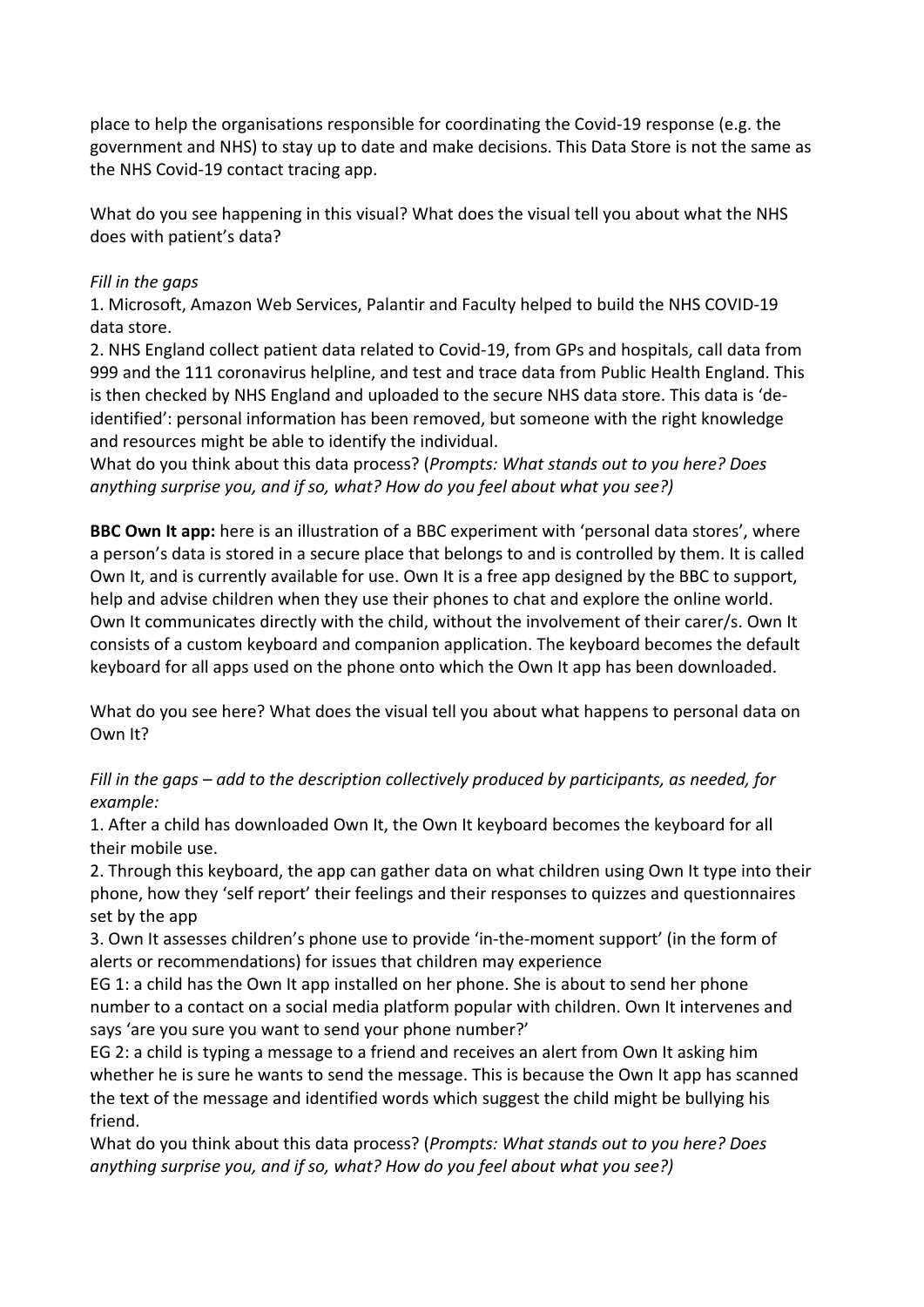[where there are stages that don't get discussed here, let participants know that you'll come back to them later]

**Comparison:** These examples raise or address concerns **about data sharing.** We are now going to zoom in on some specific aspects of these examples and ask your opinion about them.

In these examples, where can you see instances of data sharing and re-use?

## *Fill in the gaps – add to the description collectively produced by participants, as needed, for example:*

**NHS Antibiotic Research:** De-identified data is shared with and re-used by researchers at the University of Manchester to help understand and improve antibiotic prescribing.

**NHS Covid Data Store:** NHS collect data for the data store from a variety of sources, for example NHS England, Public Health England and 999 call data. It is collated in one single database and used to inform decisions. This data is 'de-identified': personal information has been removed, but someone with the right knowledge and resources might be able to identify the individual. The NHS are the legal data controllers and commercial organisations are given access to the de-identified data to enable them to process it. The access granted is under contracts which specify how this data can and cannot be used. Patient data and other advocacy groups were concerned that not enough detail had been provided about contracts with commercial partners to fully understand who had access to data, for what purposes and for how long. They were also concerned about the controversial history of some of these companies, such as Palantir. In December 2020, the contract with Palantir was extended to December 2022 (21 months after the first UK lockdown began). Lobby groups argued that the contract shouldn't be extended and that the public should be consulted about such things. In March 2021, the government conceded to these requests and paused the Palantir contract extension.

**BBC Own It:** The BBC will not see the data connected to the individual children who use it. The BBC states that all identifiable data stays on the child's phone/device. Using Own It produces anonymous, aggregated data (eg how much time has been spent on the phone, what emotions were identified, whether children using Own It have found recommendations helpful) which is not linked to individual users. This anonymous data is collected and used by the BBC to improve the app. The BBC often collaborates with university researchers and may share this anonymous data with them in the future to help evaluate and develop products like Own It. How do you feel about the ways data is shared in the examples?

Do you feel the same about all three examples? Are you equally comfortable / uncomfortable with all three examples?

Or do you feel differently about:

de-identified health data being shared with researchers for the purposes of health research? anonymised & aggregated data about Own It app usage being shared with the BBC? anonymised & aggregated data about Own It app usage being shared by the BBC with university researchers in the future?

Who is involved (eg NHS, BBC, commercial organisations)? Why/why not?